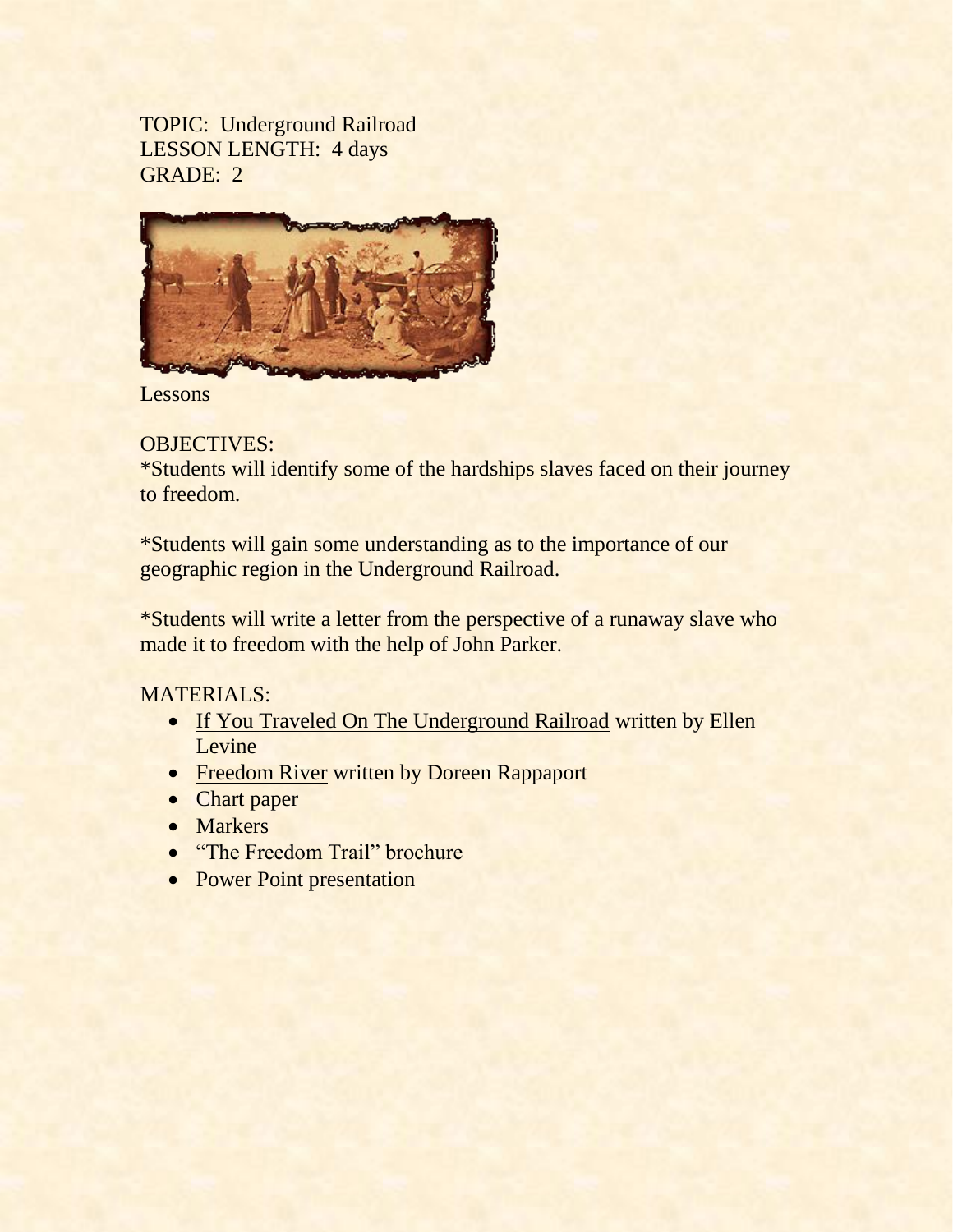

### PROCEDURE:

#### DAY<sub>1</sub>

- 1. Discuss with students the freedoms we have in our country today.
- 2. Explain that years ago there were a large group of people who did not have those freedoms.
- 3. Begin reading If You Traveled on the Underground Railroad pages 7-19.
- 4. Students will complete a journal entry "Why do you think the slave owners did not want the slaves to learn to read and write?"
- 5. Have students volunteer to share their responses with the class.

#### DAY<sub>2</sub>

5. Review information gained about the UGRR from the previous lesson.

- 6. Continue reading If You Traveled on the Underground Railroad pages 20-39 and discuss the role Kentucky played in the UGRR.
- 7. In a journal, have students write at least 3 things they learned from today's reading.

## DAY<sub>3</sub>

- 8. Review information from yesterday's lesson.
- 9. Continue reading pages 40-51 in If You Traveled on the Underground Railroad.

 10. After reading pages 47-48, stop and have students discuss some of the advantages and disadvantages to leaving at certain times of the year and record on chart paper.

 11. Discuss with students that there were many slaves that would run away and black and white people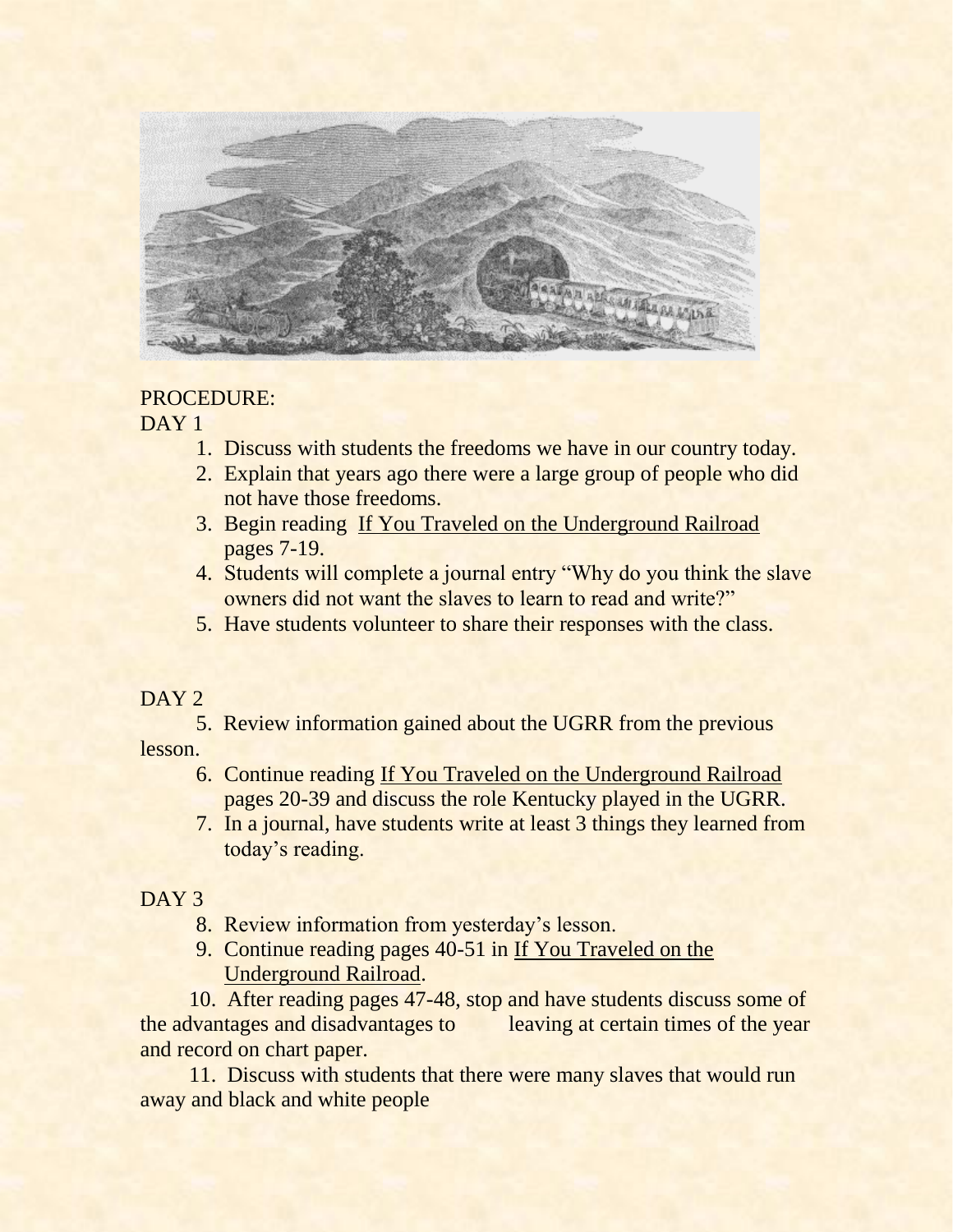would help them escape.

DAY<sub>4</sub>

- 12. Explain that there is one very important conductor on the UGRR who lived really close to where we live – John Parker.
- 13. Show students, using a map, where Ripley, Ohio and Augusta and Maysville, Kentucky are
- 14. Show students "The Freedom Trail" brochure.
- 15. Read Freedom River.
- 16. Have students imagine they are the slaves in the story and write a letter to John Parker thanking him for his help and telling him about the freedoms they now have. Students can also illustrate a freedom the runaway slaves have now that they are free (this could be used for students who are unable to write the letter).
- 17. View PowerPoint Presentation of historic sites and artifacts and discuss.

## ASSESSMENTS:

- 1. Students demonstrate, through a journal entry, an understanding of the importance of reading and writing to the slaves.
- 2. Students identify three concepts learned about the UGRR.
- 3. Students write a friendly letter (or complete an illustration) from the perspective of the runaway slaves to John Parker and discuss the freedoms they now have.

RESOURCES:

Levine, Ellen. If You Traveled On The Underground Railroad. Scholastic, 1993.

Rappaport, Doreen. Freedom River. Hyperion, 2000.

<http://education.ucdavis.edu/NEW/STC/lesson/socstud/railroad/contents.htm> includes information about the underground railroad and personal narratives of a few abolitionists.

[www.nationalgeographic.com/railroad/](http://www.nationalgeographic.com/railroad/) students can take imagine they are a run away slave on the journey north